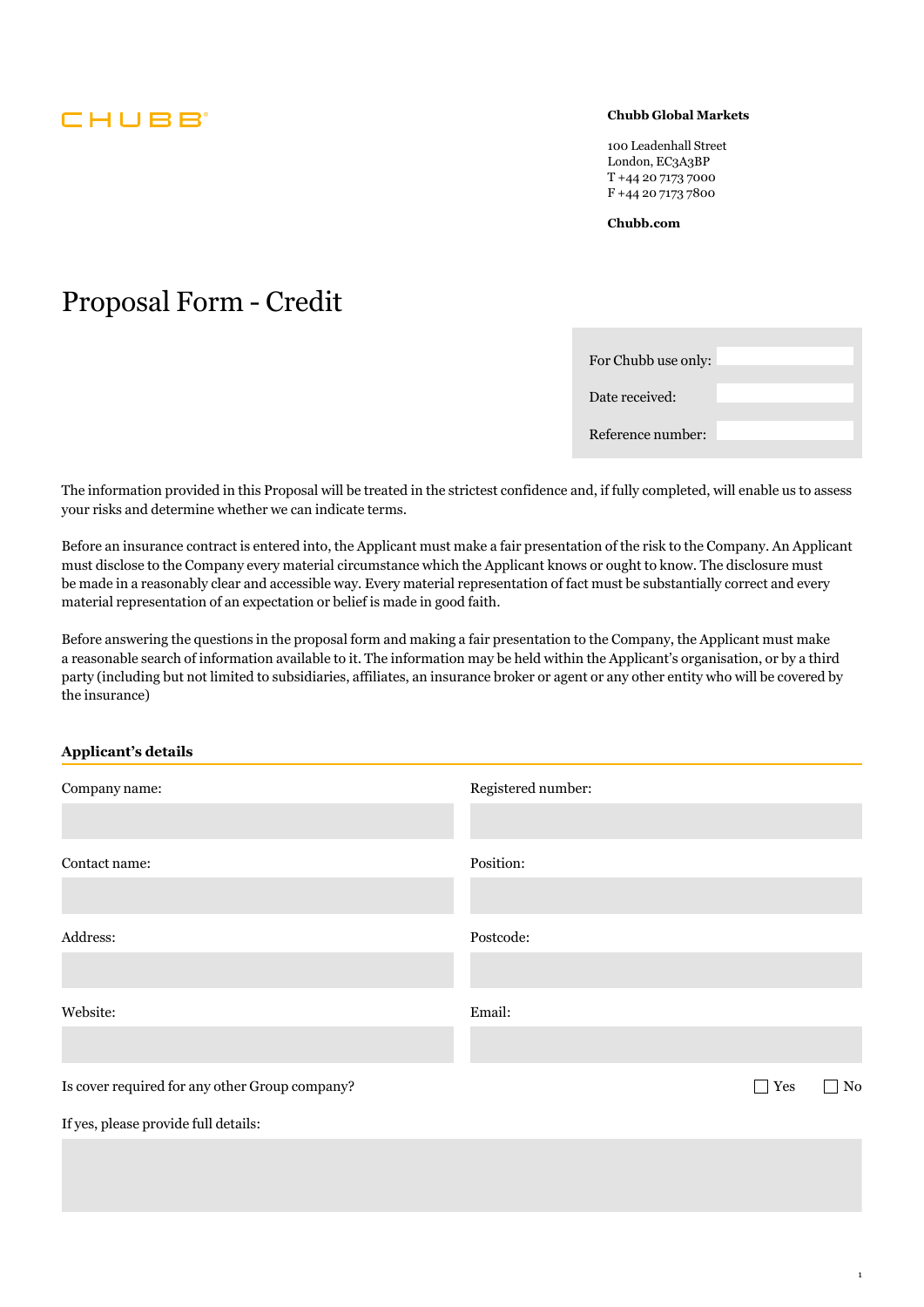# **Business activities**

| In your business do you act as an agent or principal?         |                          |           |
|---------------------------------------------------------------|--------------------------|-----------|
|                                                               |                          |           |
| What kind of goods / services do you sell (Goods Insured)?    |                          |           |
|                                                               |                          |           |
| To which trade sector do you sell them?                       |                          |           |
|                                                               |                          |           |
| What is the period from date of contract to date of shipment? |                          |           |
|                                                               |                          |           |
| Do you manufacture the goods that you sell?                   | $\Box$ Yes               | $\Box$ No |
| If yes, where are the goods manufactured?                     |                          |           |
|                                                               |                          |           |
| What are your normal terms of payment?                        |                          |           |
|                                                               |                          |           |
| What extended terms of payment do you sell on?                |                          |           |
|                                                               |                          |           |
| What extended terms of payment do you sell on?                |                          |           |
|                                                               |                          |           |
| What is your average days' sales outstanding?                 |                          |           |
|                                                               |                          |           |
| Is your business seasonal?                                    | $\Box$ Yes               | $\Box$ No |
| If yes, please provide details:                               |                          |           |
|                                                               |                          |           |
|                                                               |                          |           |
| Do you require any special features of cover?                 |                          |           |
| • Binding contracts cover<br>· Consignment stock              | $\Box$ Yes<br>$\Box$ Yes | No<br>No  |
| • Preferential claim<br>• Pre-shipment/work in progress       | $\Box$ Yes<br>$\Box$ Yes | No<br>No  |
| • Political risk                                              | $\Box$ Yes<br>$\Box$ Yes | No        |
| · Self-billing<br>$\bullet$ Other<br>If yes, please specify:  | $\Box$ Yes               | No<br>No  |
|                                                               |                          |           |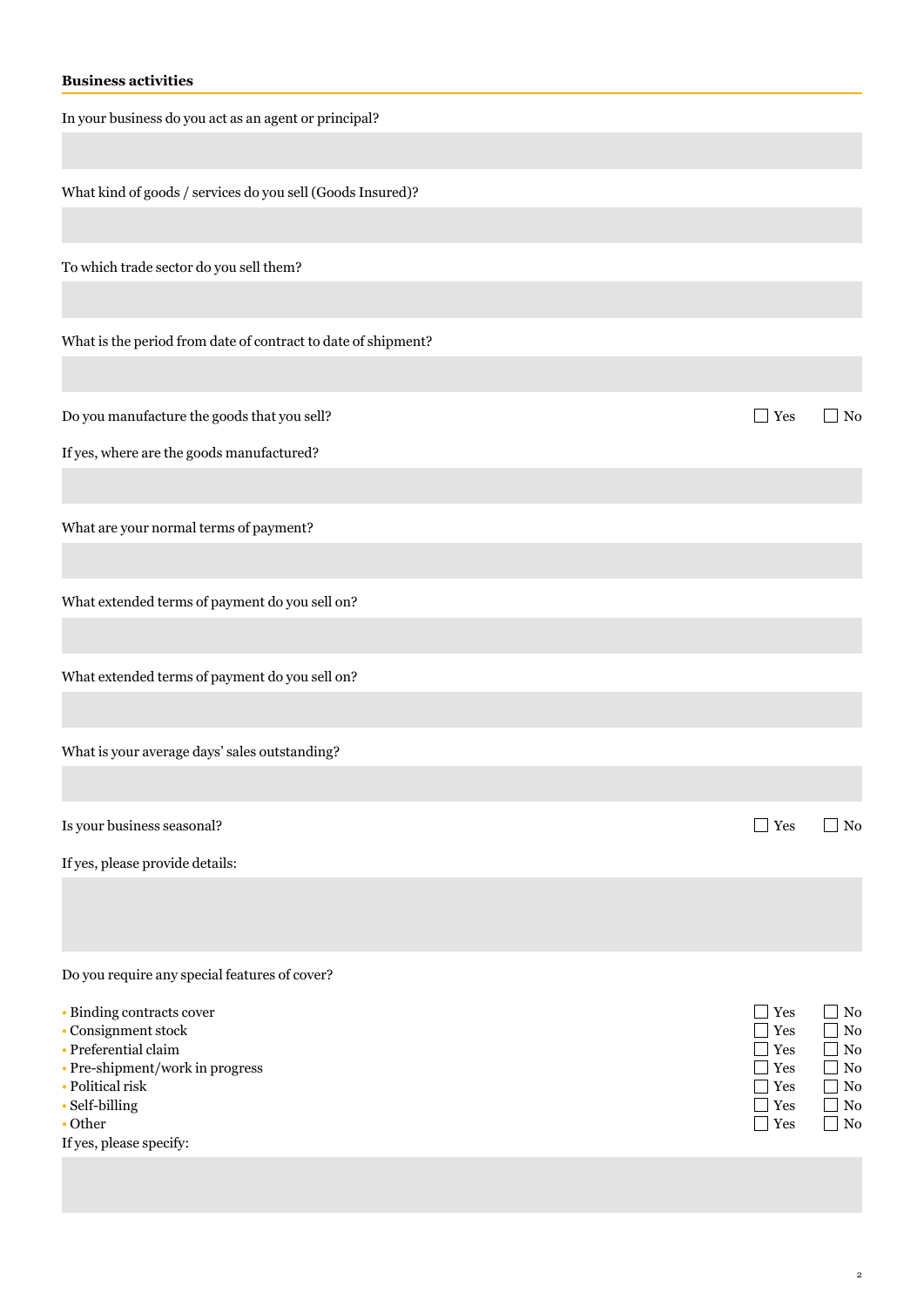#### **Other credit insurance policies, guarantees, securities**

| Do you at present hold any credit insurance policy, guarantees or security<br>in connection with the credit risk on any of your Buyers? | Yes<br>$\Box$ | N <sub>0</sub> |
|-----------------------------------------------------------------------------------------------------------------------------------------|---------------|----------------|
| If yes, what is it?                                                                                                                     |               |                |
|                                                                                                                                         |               |                |
| Do you factor, discount or otherwise assign your debts?                                                                                 | $ $ Yes       | N <sub>0</sub> |
| If yes, please provide details:                                                                                                         |               |                |
|                                                                                                                                         |               |                |
| Have you ever had an insurance policy cancelled or a renewal refused by an insurer?                                                     | Yes           | No             |
| If yes, please provide details:                                                                                                         |               |                |
|                                                                                                                                         |               |                |

#### Past experience (please state currency if not £)

| <b>Financial year M/Y</b> | <b>Turnover</b> | <b>Losses*</b> (net of VAT) | Largest individual Loss Number of Losses |  |
|---------------------------|-----------------|-----------------------------|------------------------------------------|--|
|                           |                 |                             |                                          |  |
| $\bf{2}$                  |                 |                             |                                          |  |
| 3                         |                 |                             |                                          |  |
| $\boldsymbol{4}$          |                 |                             |                                          |  |
|                           |                 |                             |                                          |  |

Year to date: To:

\* Please indicate if Losses given are (a) arising from Shipments made during the year, or (b) in respect of Losses occurring during the year. Please do not give write-offs made during the year.

#### Please provide details of largest individual Losses:

| Financial year M/Y   | <b>Buyer</b> | Losses* (net of VAT) |
|----------------------|--------------|----------------------|
| 1                    |              |                      |
| $\mathbf{2}$         |              |                      |
| 3                    |              |                      |
| $\boldsymbol{4}$     |              |                      |
| Year to date:<br>To: |              |                      |

\* Please indicate if Losses given are (a) arising from Shipments made during the year, or (b) in respect of Losses occurring during the year. Please do not give write-offs made during the year.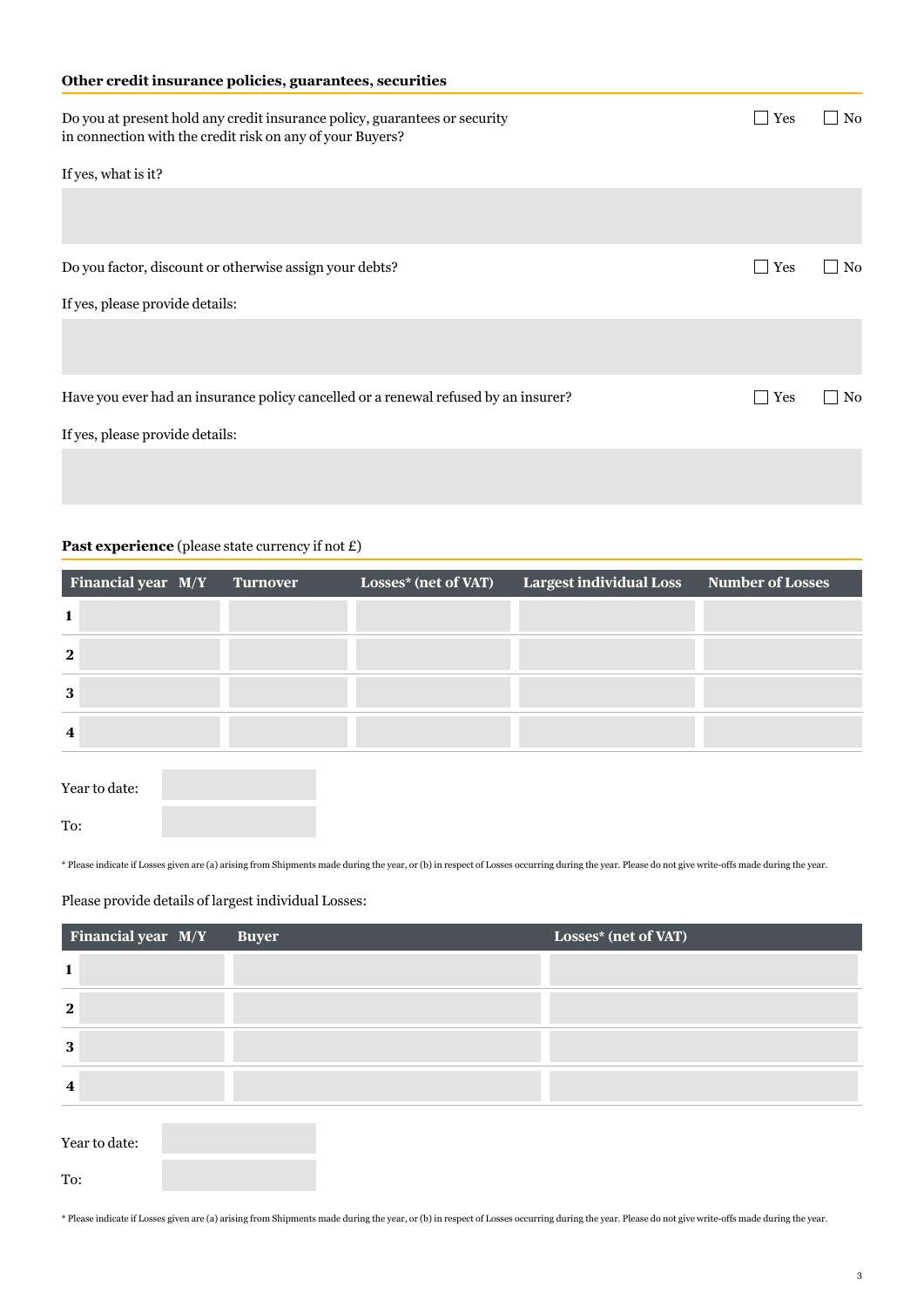# **Debtor balances** (please state currency if not £)

| As at last:  |             |  |
|--------------|-------------|--|
| 31 March     | 30 June     |  |
| 30 September | 31 December |  |

## **Current aged debt analysis** (please state currency if not £)

As at:

| Range                      | <b>Total debt outstanding</b> |
|----------------------------|-------------------------------|
| Current (not yet due)      |                               |
| 1-30 days past due date    |                               |
| 31-60 days past due date   |                               |
| 61-90 days past due date   |                               |
| Over 90 days past due date |                               |
| <b>Total</b>               |                               |

| Range               | <b>Total debt outstanding</b> | <b>Number of buyers</b> |
|---------------------|-------------------------------|-------------------------|
| $0 - 5,000$         |                               |                         |
| 5,001 - 10,000      |                               |                         |
| $10,001 - 25,000$   |                               |                         |
| 25,001 - 50,000     |                               |                         |
| $50,001 - 75,000$   |                               |                         |
| 75,001 - 100,000    |                               |                         |
| 100,001 - 250,000   |                               |                         |
| 250,001 - 500,000   |                               |                         |
| 500,001 - 1,000,000 |                               |                         |
| $1,000,000+$        |                               |                         |

## **Buyer Profile** (please state currency if not £, and amend the range values if appropriate)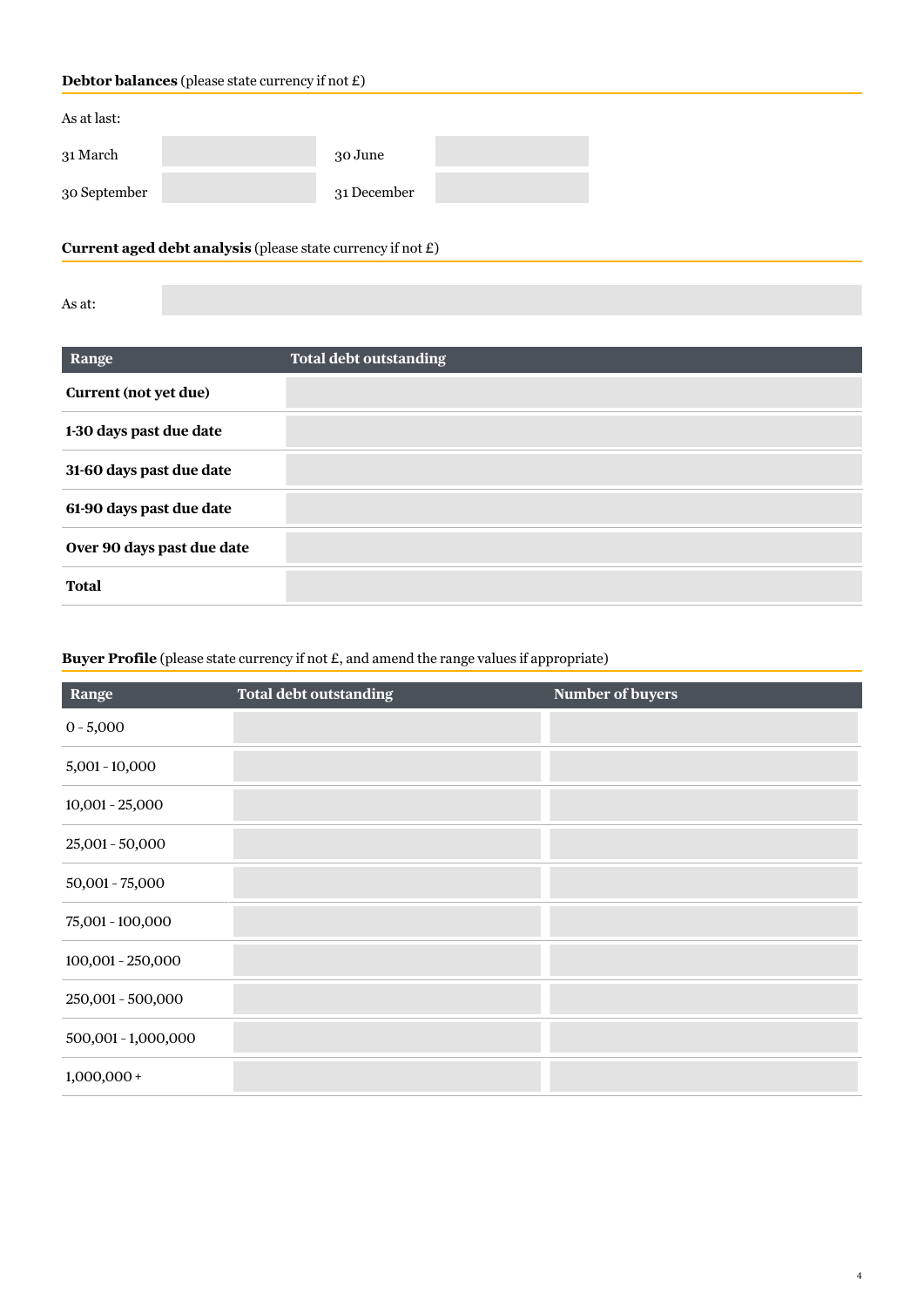#### **Projected turnover details** (please state currency if not £)

Please provide details of your projected turnover excluding the following: sales to any associated or subsidiary companies; government departments, public authorities or nationalised undertakings except for export business where such cover is expressly required

Period from: To:

| Country | <b>Estimated turnover</b> | <b>Maximum exposure<br/>at any one time</b> | Terms of payment |
|---------|---------------------------|---------------------------------------------|------------------|
|         |                           |                                             |                  |
|         |                           |                                             |                  |
|         |                           |                                             |                  |
|         |                           |                                             |                  |
|         |                           |                                             |                  |
|         |                           |                                             |                  |
|         |                           |                                             |                  |
|         |                           |                                             |                  |
|         |                           |                                             |                  |
|         |                           |                                             |                  |
|         |                           |                                             |                  |
|         |                           |                                             |                  |
|         |                           |                                             |                  |
|         |                           |                                             |                  |
|         |                           |                                             |                  |
|         |                           |                                             |                  |
|         |                           |                                             |                  |
|         |                           |                                             |                  |
|         |                           |                                             |                  |
|         |                           |                                             |                  |
|         |                           |                                             |                  |
|         |                           |                                             |                  |
|         |                           |                                             |                  |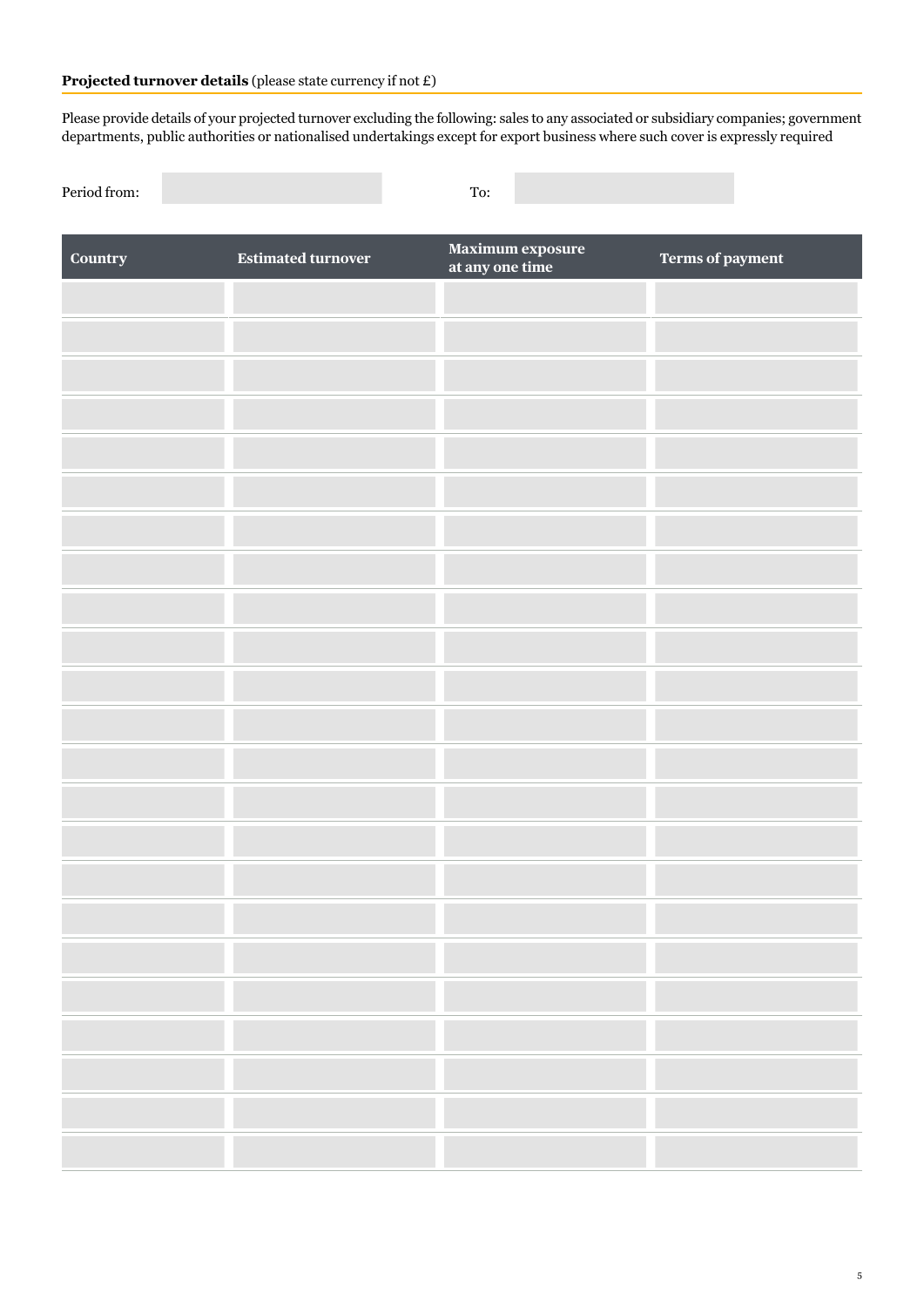# **Principal Buyers** (please state currency if not £)

| Registered name | Registred address | Maximum exposure at any one time |
|-----------------|-------------------|----------------------------------|
|                 |                   |                                  |
|                 |                   |                                  |
|                 |                   |                                  |
|                 |                   |                                  |
|                 |                   |                                  |
|                 |                   |                                  |
|                 |                   |                                  |
|                 |                   |                                  |
|                 |                   |                                  |
|                 |                   |                                  |
|                 |                   |                                  |
|                 |                   |                                  |
|                 |                   |                                  |
|                 |                   |                                  |
|                 |                   |                                  |
|                 |                   |                                  |
|                 |                   |                                  |
|                 |                   |                                  |
|                 |                   |                                  |
|                 |                   |                                  |
|                 |                   |                                  |
|                 |                   |                                  |
|                 |                   |                                  |
|                 |                   |                                  |
|                 |                   |                                  |
|                 |                   |                                  |
|                 |                   |                                  |
|                 |                   |                                  |
|                 |                   |                                  |
|                 |                   |                                  |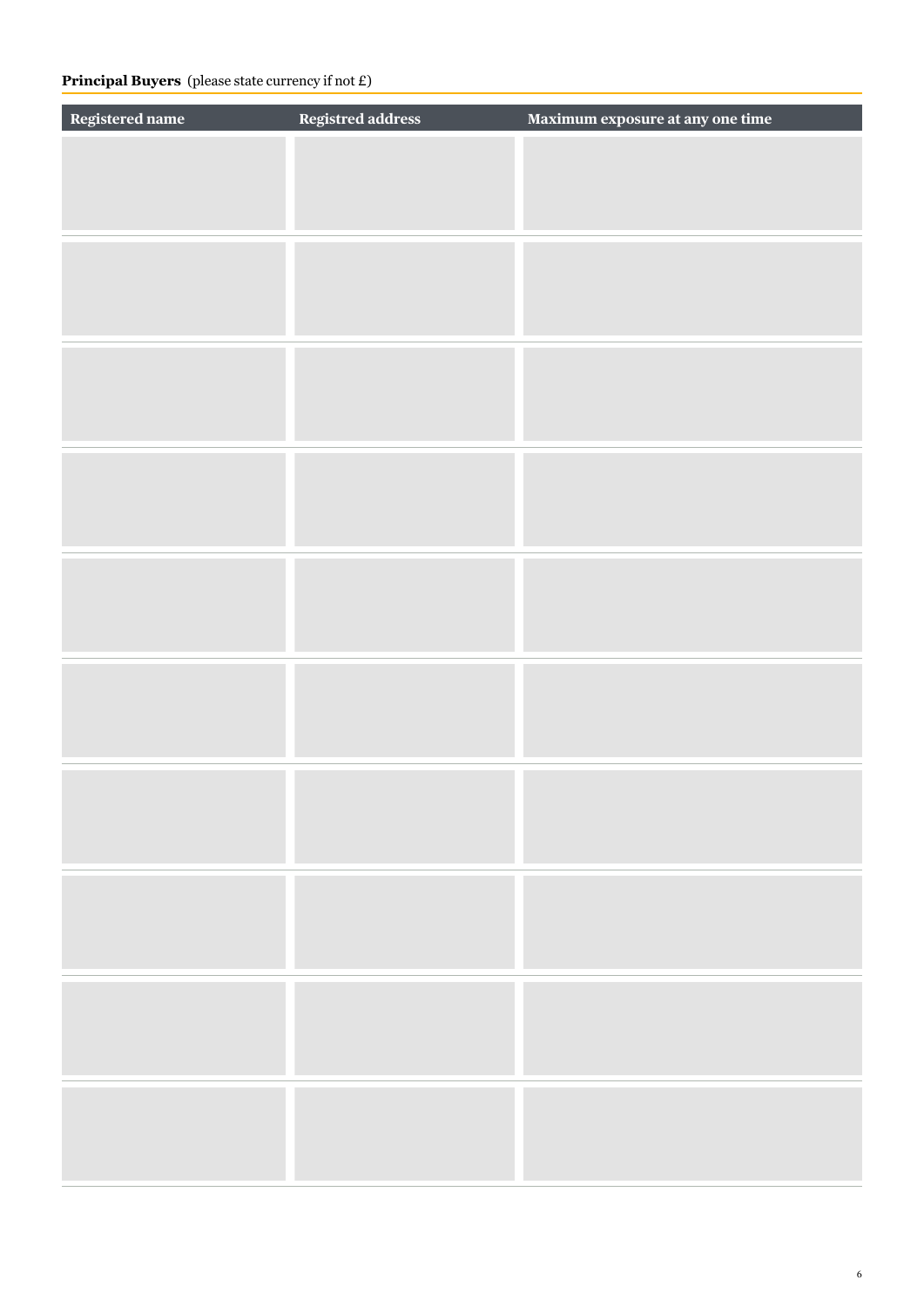#### **List of accounts more than 60 days overdue, accounts giving cause for concern and/or where deliveries have been stopped**

As at:

| Name & Address | <b>Amount outstanding</b> | Original due date | <b>Action taken</b> |
|----------------|---------------------------|-------------------|---------------------|
|                |                           |                   |                     |
|                |                           |                   |                     |
|                |                           |                   |                     |
|                |                           |                   |                     |
|                |                           |                   |                     |
|                |                           |                   |                     |
|                |                           |                   |                     |
|                |                           |                   |                     |
|                |                           |                   |                     |
|                |                           |                   |                     |
|                |                           |                   |                     |
|                |                           |                   |                     |
|                |                           |                   |                     |
|                |                           |                   |                     |
|                |                           |                   |                     |
|                |                           |                   |                     |
|                |                           |                   |                     |
|                |                           |                   |                     |
|                |                           |                   |                     |
|                |                           |                   |                     |
|                |                           |                   |                     |
|                |                           |                   |                     |
|                |                           |                   |                     |
|                |                           |                   |                     |
|                |                           |                   |                     |
|                |                           |                   |                     |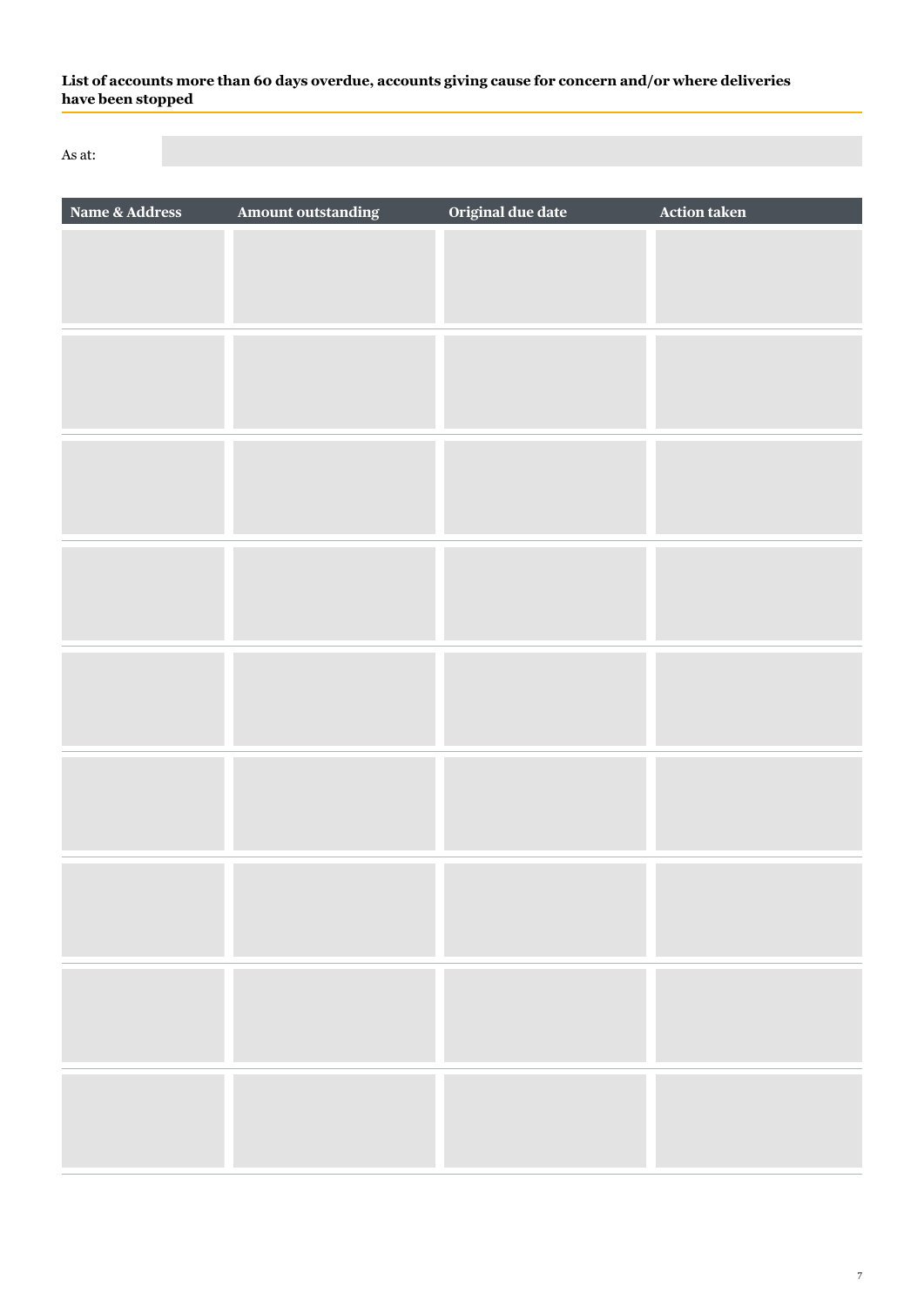## **Credit procedures**

| We need a fully completed Chubb Credit Procedures Questionnaire before a policy can be issued.                        |                       |                |
|-----------------------------------------------------------------------------------------------------------------------|-----------------------|----------------|
| Do you have a credit procedures manual?                                                                               | Yes<br>$\blacksquare$ | No             |
| If yes, please attach                                                                                                 | Attached              |                |
|                                                                                                                       |                       |                |
| <b>Sanctions</b>                                                                                                      |                       |                |
| Do you currently trade with any Buyers, individuals or Buyer Countries<br>that are subject to US, EU or UK Sanctions? | Yes                   | No             |
| If yes, please provide details:                                                                                       |                       |                |
|                                                                                                                       |                       |                |
| Do you carry out checks on your Buyers to ensure that they are not subject to and US, EU or UK Sanctions?             | Yes                   | N <sub>0</sub> |

8